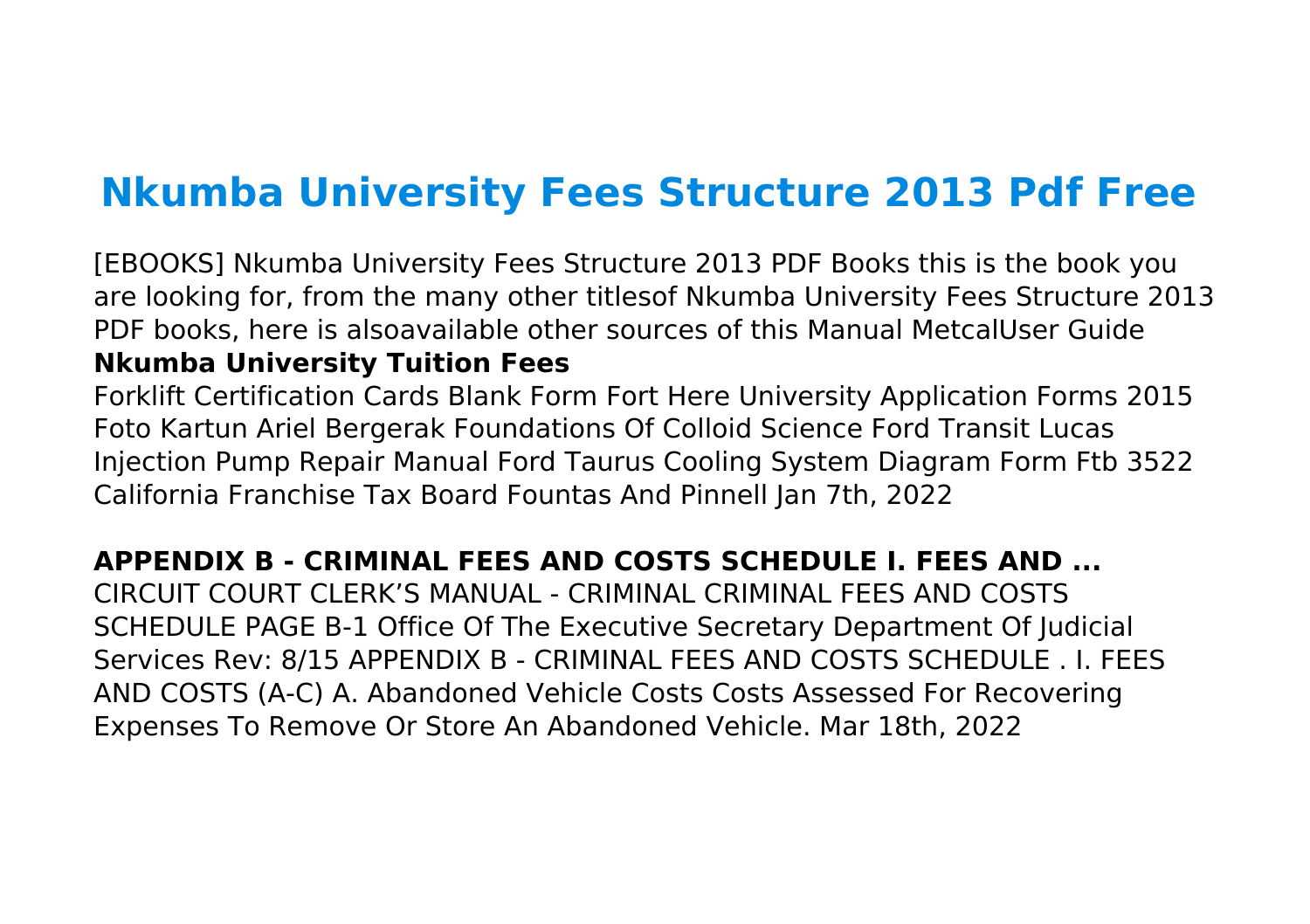# **Program Name Duration 3rd Sem Fees 5th Sem Fees In Years (Rs.)**

3rd Sem Fees (Rs.) 5th Sem Fees (Rs.) M. A. ‐ Advertising & Marketing Management 2 87500 M. A. ‐ Fashion Retail Management 2 52500 M. A. ‐ Film & TV Production 2 52500 M.A. ‐ Applied Psychology 2 39500 M.A. ‐ Clinical Psychology 2 39500 M.A. ‐ Counselling Psychology 2 39500 M.A. ‐ Development Studies 2 39500 M.A. ‐ OB 2 39500 May 14th, 2022

# **Training Fees Training Fees\* Additional Charges: Payment ...**

Dubai Central Laboratory Department:ةيميظنتلا Document Title: تاهجلل ةمدقملا ةيبيردتلا جماربلل ةيبيردتلا تارودلا موسر ةيجراخلا Training Fees For External Customers:ةقيثولا ناونع DMDoc Ref.-DCL F DC 04/2019 02:ةقيثولا مقر Date Of Issue : 13/03/2019 Rev. No. : 2 Jan 2th, 2022

# **MEDICAL COLLEGES Govt.Quota Fees Quota Fees (in NRI Quota ...**

Gujarat Medical Education And Research Society (GMERS) Medical College, Dharpur Village, Patan-Unjha Highway, Dharpur, Patan-384265 SFI North Gujarat 150 Permitted 3.00 7.86 17000\$ 18 Gujarat Medical Education And Research Society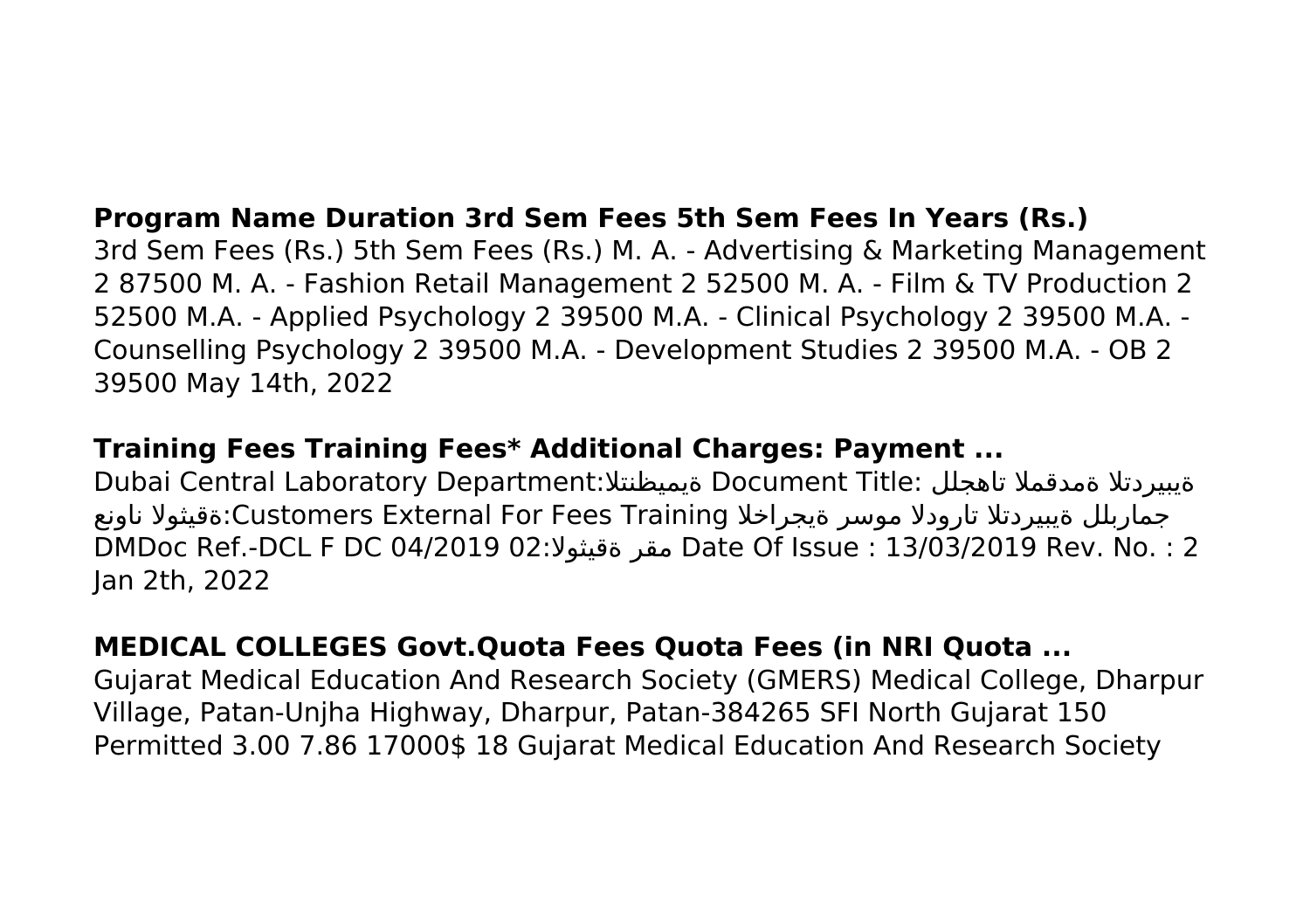(GMERS) Medical College, Halar Road, Nanakwada, Valsad 396001 SFI South Gujarat 150 Permitted 3.00 7.86 17000\$ 19 ... Mar 10th, 2022

# **SCHEDULE OF FEES COURSE FEES - County College Of Morris**

ART 132 3D Design . \$75 ART 219. Painting I \$75. ART 220 Painting II. \$75 ART 228. Sculpture I \$75 ... ENR 236 Engineering Circuit Analysis Lab I. \$60 ENR 238. Engineering Circuit Analysis Lab II \$60 ... Graphic Design I \$75. GRD 215 Commercial Illustration. \$75 GRD 218. Typography II \$75. GRD 220 Graphic Design II. \$75 GRD 230 Computer ... Apr 6th, 2022

# **Co-Funded Advanced Learner Loans Fee Fees @ 1/2 Full Fees ...**

50083314 BTEC L2 Extended Certificate In Animal Care 1 N/A 2176 N/A 5008575X NPTC Level 2 Diploma In Agriculture 1 2212.5 4425 N/A 50077727 Diploma In Public Services 1 1286.5 2573 N/A 60132589 Level 2 BTEC First Certificate In Public Services 1 N/A 1265 N/A 60068164 Level 2 - BTEC First Extended Certificate In Business 1 N/A 1987 N/A Jun 17th, 2022

# **Attorney Fees And Liability Insurance: Recovering Fees ...**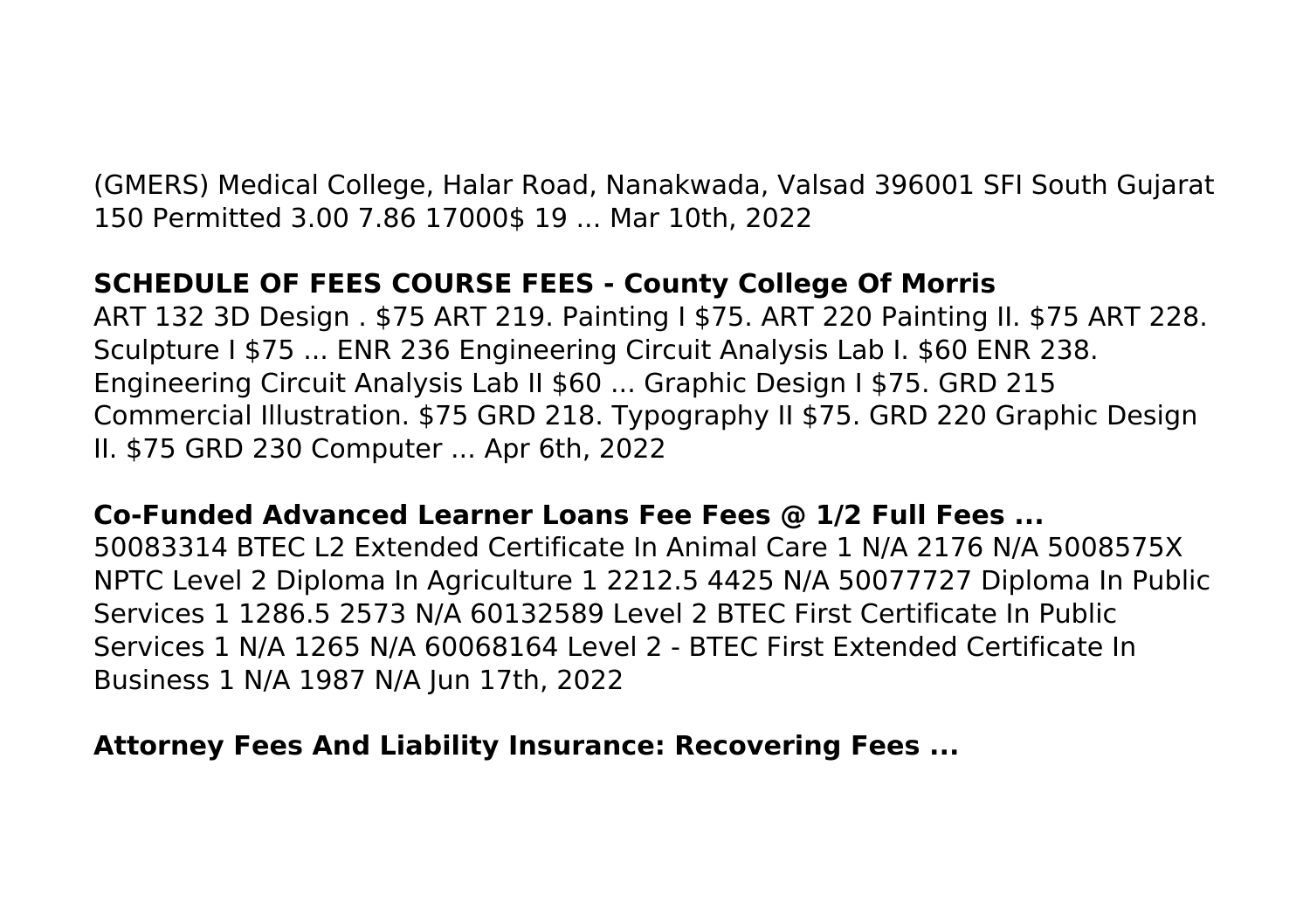Litigation News And Analysis • Legislation • Regulation • Expert Commentary INSURANCE COVERAGE Westlaw Journal VOLUME 25, ISSUE 21 / FEBRUARY 27, 2015 Attorney Fees And Liability Insurance: Recovering Fees Paid To Plaintiffs And Fees Incurred By Policyholders By William G. Passannan May 5th, 2022

#### **Course Center And Offer Fees Dates Transfer Fees Remarks ...**

Telc Deutsch B1 Telc Deutsch B2 Telc Deutsch C1 Hochschule EUR 130.-EUR 130.-EUR 195.-Registration Deadline Is 23 Days Before The Test Date. Later Registrations Will Only Be Accepted Upon Agreement And For An Additional Fee Of EUR 14.-. Unfortunately, Telc Exams Will N Apr 18th, 2022

# **ESTIMATED FEES FOR 2018 ESTIMATION OF FEES PAYABLE …**

BSc(Hons) Bachelor Of Science Honours 22 920.00 MSc Master Of Science 27 990.00 PhD Doctor Of Philosophy 31 070.00 FEES PER MODULE - 2018 SCHOOL OF HUMAN & SOCIAL SCIENCES ABE1531 TECHNICAL COMMUNICATION 1 800.00 AFC1542 AFRICAN CIVILI Apr 7th, 2022

# **ESTIMATED FEES FOR 2020 ESTIMATION OF FEES PAYABLE …**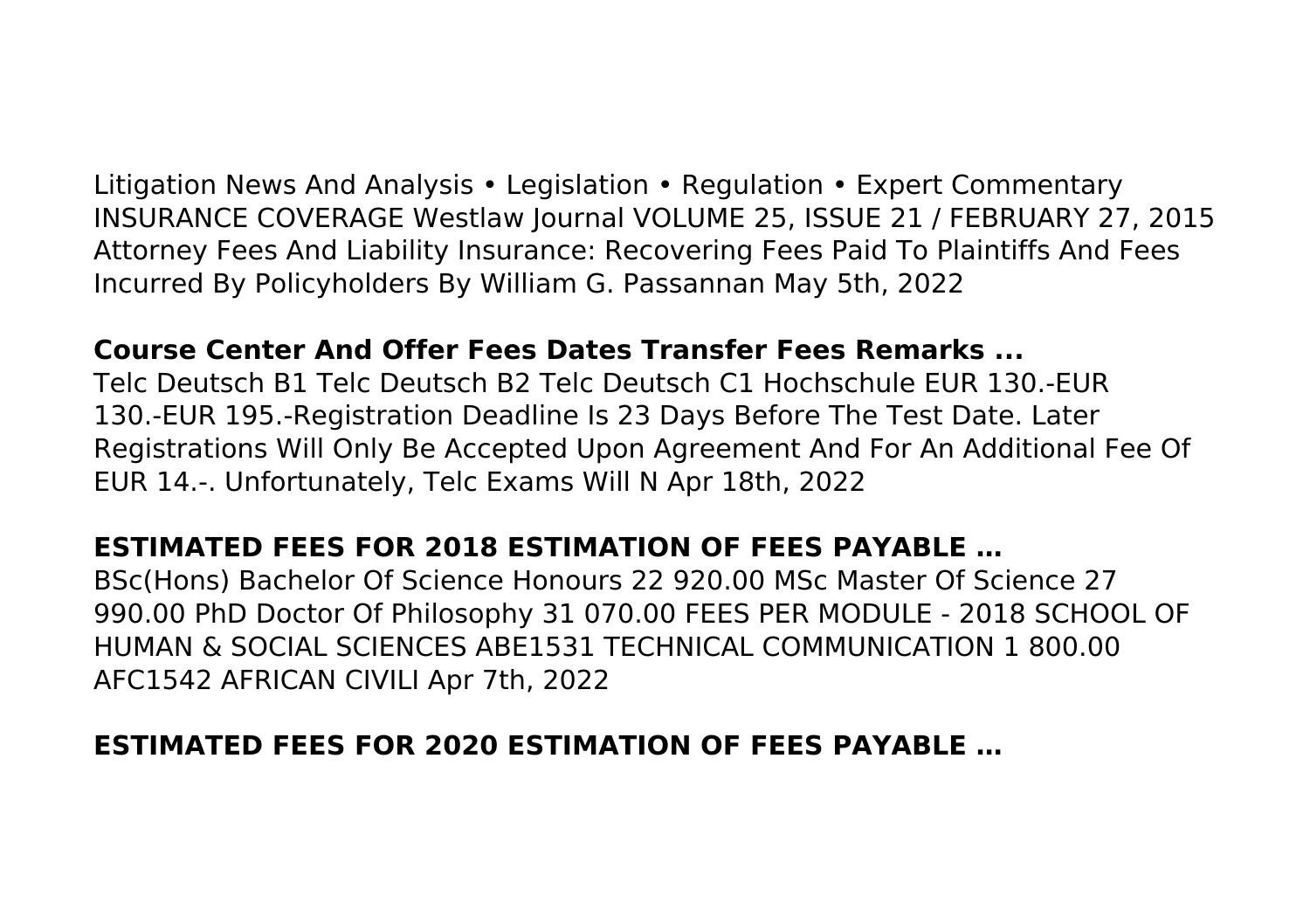BSc(Hons) Bachelor Of Science Honours 25,430.00 12,860.00 - - MSc Master Of Science 31,060.00 15,660.00 - - PhD Doctor Of Philosophy 34,490.00 17,160.00 - - FEES PER MODULE - 2020 SCHOOL OF HUMAN & SOCIAL SCIENCES ABE1531 TECHNICAL COMM Jan 3th, 2022

#### **BUSINESS LICENSE FEES (ALL FEES WILL BE CHARGED AT 50% …**

BUSINESS LICENSE FEES (ALL FEES WILL BE CHARGED AT 50% Of LISTED PRICES DURING FY 20-21 ONLY) 2 Beauty Salon (Skin And Nail Care) (New License) \$360 Beauty Salon (Skin And Nail Care) (Renewal) \$145 Beauty Technician (New License) Beauty Technician (Renewal) \$220 \$145 Mar 11th, 2022

#### **Solid Waste Fees, Motor Vehicle GT-800037 R. 12/17 Fees ...**

A \$1 Per Use Surcharge Applies To The Use Of A Motor Vehicle By A Member Of A Car-sharing Service For A Period Of Less Than 24 Hours. If The Member Uses The Motor Vehicle For 24 Hours Or More In A Single Use, The \$2 Per Day Surcharge Applies. Rental Dealers Are Required To Separately State The Surcha Feb 1th, 2022

#### **DME MAC Jurisdiction C Drug Fees, Pharmacy Dispensing Fees ...**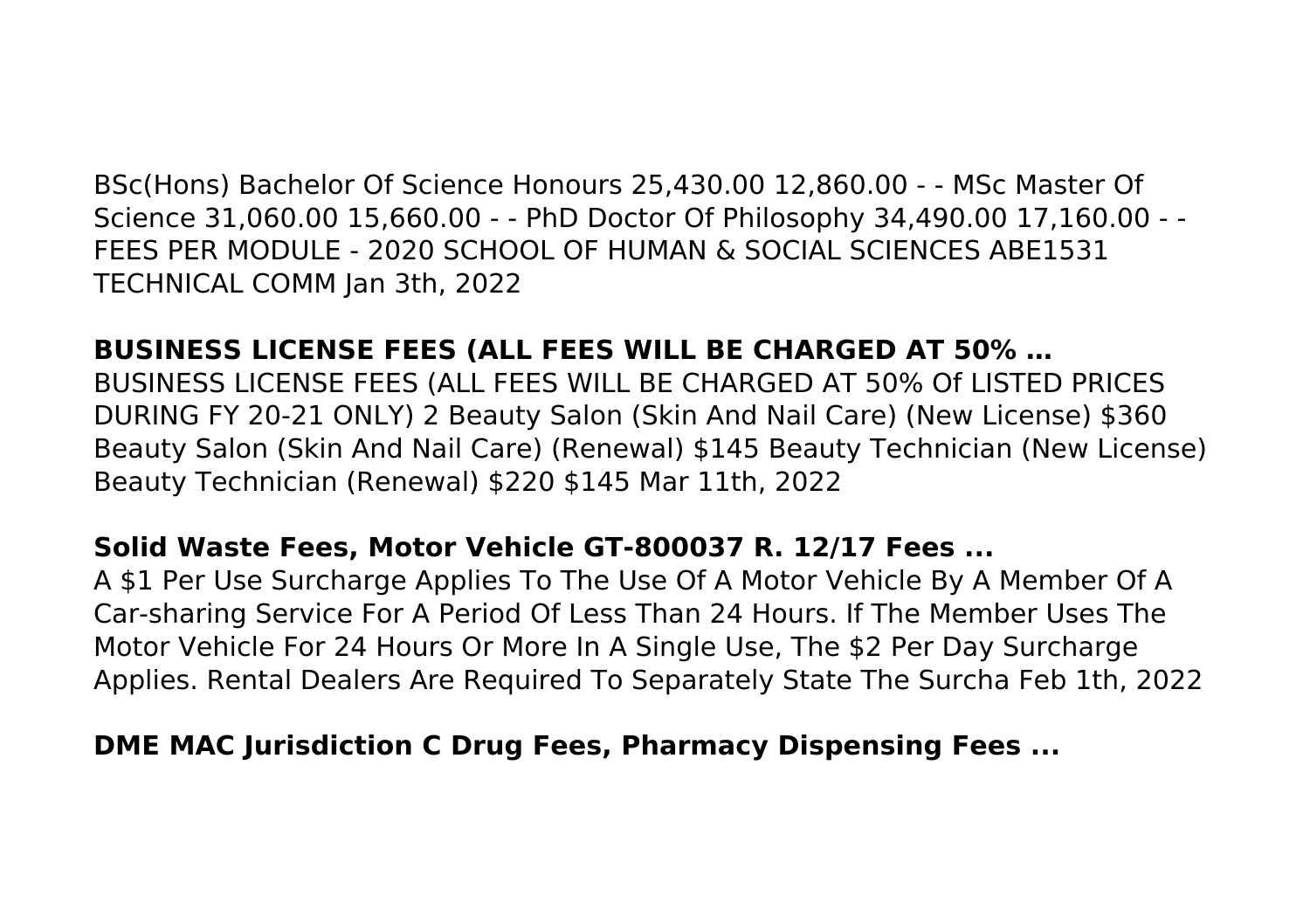The Absence Or Presence Of A HCPCS Code And The Fee In This List Does Not Indicate Medicare Coverage Of May 17th, 2022

# **FEES COOK COUNTY LICENSE CLASSES & FEES CODE ON OR …**

BUICK Enclave Rainier Roadmaster CADILLAC Escalade CHEVROLET Express Van Suburban Tahoe Trailblazer CHRYSLER Aspen Pacifica DODGE Durango FORD Bronco Econoline Van Excursion Expedition GMC Acadia Envoy Savana Van Suburban Yukon Yukon (Denali) HUMMER H1 H2 H3 INFINITI QX56 ISUZU Asc Feb 3th, 2022

# **The Following Fees Go Into Effect July 1, 2021 Course Fees ...**

CRT CRT 101 Introduction To Commercial Art 25.00 25.00 25.00 25.00 CRT 107 Photo Imaging Assembly 25.00 25.00 25.00 25.00 CRT 108 Line And Halftone Photography 25.00 25.00 25.00 25.00 CRT 112 Electronic Pagination 35.00 35.00 35.00 35.00 CRT 204 Photography 50.00 50.00 50.00 50.00 CRT 206 Digital Imaging 40.00 40.00 40.00 40.00 Apr 5th, 2022

# **Winter Sports Fees Band Fees DUE IMMEDIATELY Notes Due**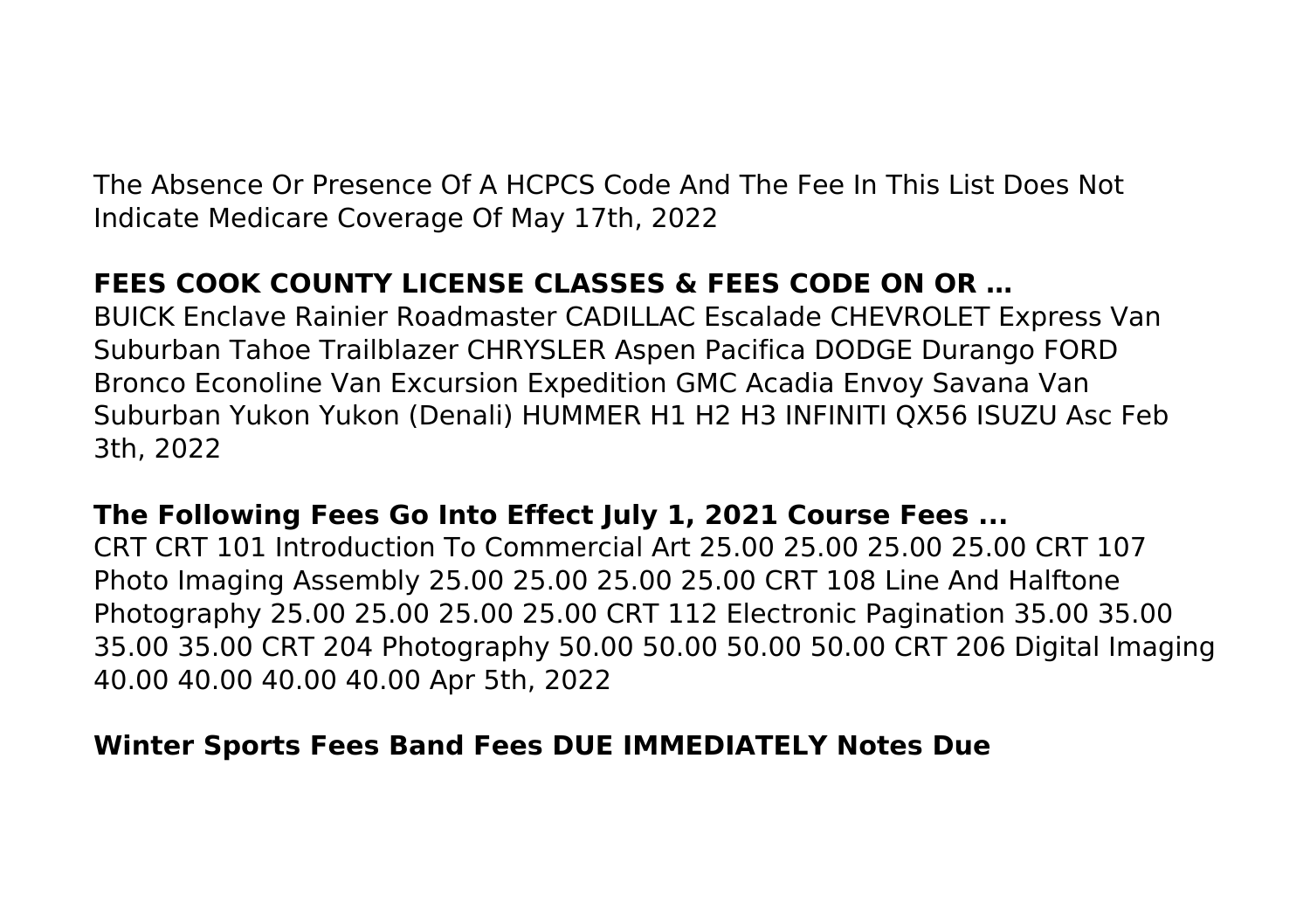Results Will Be Available To Schools And Families Towards The End Of Next Term. 50th Anniversary Survey The School Always Welcomes Feedback Which Helps To Evaluate School Effectiveness And Inform School Planning. At The End Of Term One, 102 Respondents Completed The 50th Anniversary Survey. The Feb 8th, 2022

## **NO DIGITIZING FEES NO PER CHARACTER COUNT FEES! NO …**

XL(18-20) SPORT-TEK' POSICHARGE MESH" REVERSIBLE SHORTS Train In Total Comfort. Our Reversible Short Scores Big With Its Smooth Windowpane Mesh. An Athletic Cut Ensures Unrestricted Movement. 3.2-ounce, 100% Cationic Polyester Mesh White Mesh Reverse Double-layer Construction With Open, I Feb 16th, 2022

# **DOCUMENT. 15400931 Titles:1 / Pages: 11 Fees . -4- No Fees ...**

Document. 15400931 Titles:1 / Pages: 11 Recorded At The Request Of And When Recorded Mail To: State Of California State Lands Commission 100 Howe Ave. Suite 100 South Sacramento, Ca 95825 Attn: Legal Unit Telephone: (916) 574-1850 State Of California - Official Business Document Entitled To Free Recordation Pursuant To Government Code Jun 1th, 2022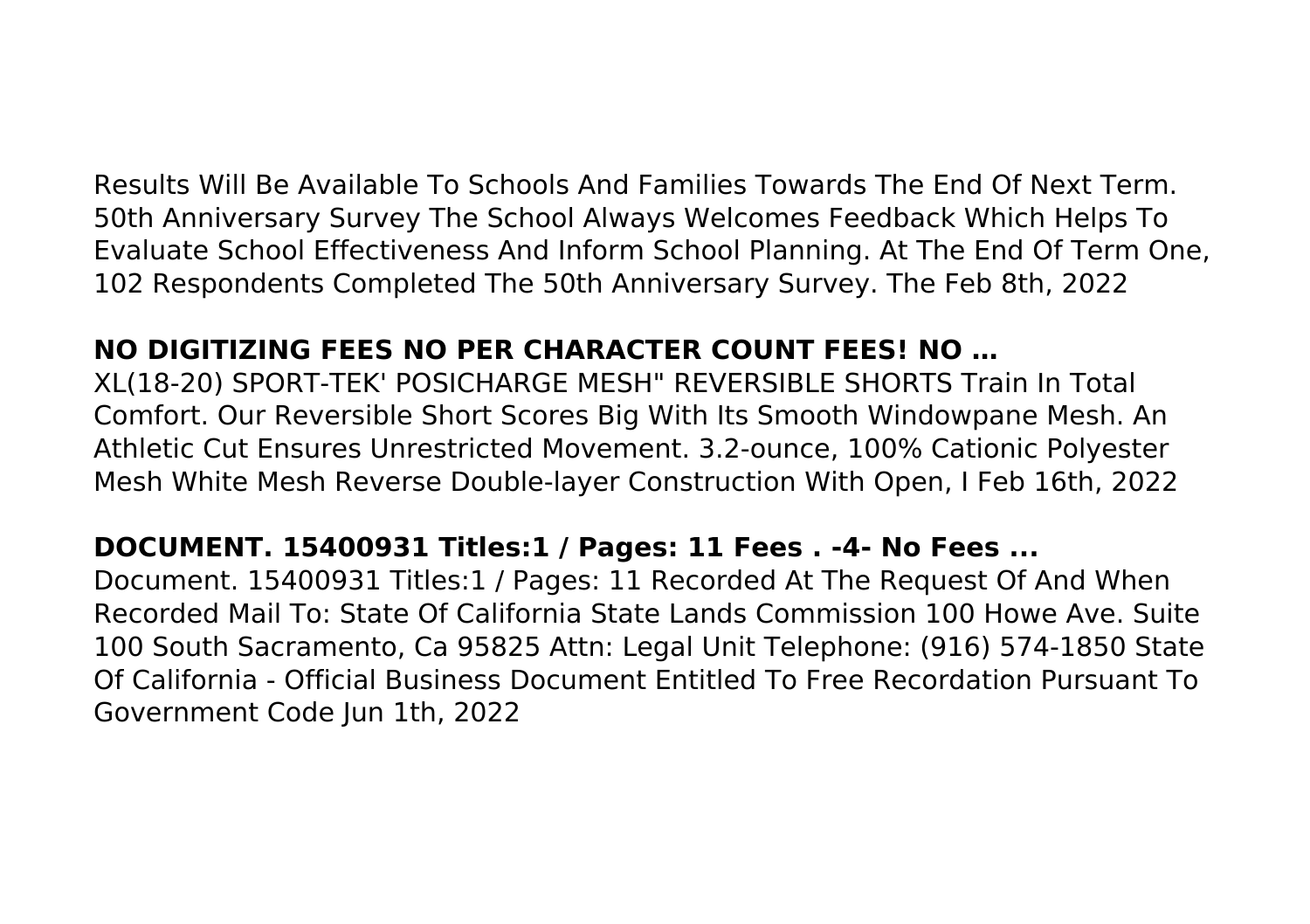# **DESCRIPTION OF FEES Fees Due By July 1, 2021**

Start Of School. The Fee For This Plan Will Be \$1015 From The Laundry Service Provider For The 2021-2022 School Year, And It Will Be Billed Through The Student's Tuition Account And Is Due By July 1st. Personalized Laundry Bags Will Be Distributed On The Opening Day Of School. An Optional Apr 4th, 2022

## **KENYATTA UNIVERSITY FEES STRUCTURE PER PROGRAMME COURSE ...**

Kenyatta University Fees Structure Per Programme Course Codes - 2008/2009 ... C02 Bachelor Of Arts (human Resource Management) 100,000.00 21,200.00 121,200.00 C05 Bachelor Of Tourism (lol) ... H87 Phd In Applied Human Sciences 200,000.00 32,300.00 232,300.00 School Of Business Mar 7th, 2022

#### **Mount Kenya University Fees Structure Pdf Free Download**

Care 1 N/A 2176 N/A 5008575X NPTC Level 2 Diploma In Agriculture 1 2212.5 4425 N/A 50077727 Diploma In Public Services 1 1286.5 2573 N/A 60132589 Level 2 BTEC First Certificate In Public Services 1 N/A 1265 N/A 60068164 Level 2 - BTEC First Extended Certificate In Business 1 N/A Feb 4th, 2022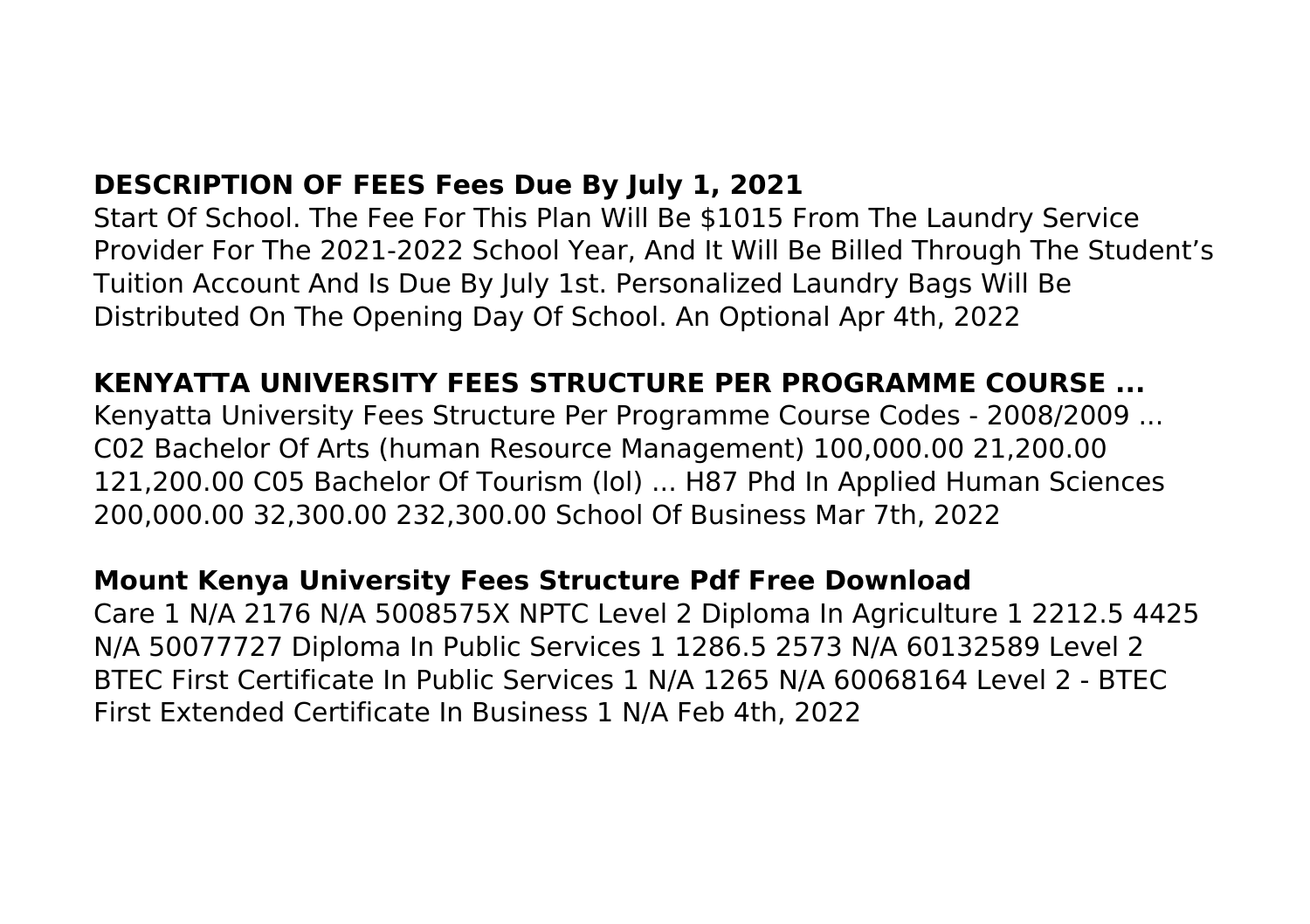# **FEES STRUCTURE DEPARTMENT - Kenya Technical Trainers College**

Nairobi, Kenya. Email: Info@kttc.ac.ke Telephone: +254 -020 7120212, 3, 4, 5 Fax: +254 -020 7120088 FEES STRUCTURE DEPARTMENT - BUILDING & CIVIL ENGINEERING COURSE - DIPLOMA IN TECHNICAL TEACHER EDUCATION AND KNEC– REGULAR (MODULAR) DURATION - FOUR YEAR (SEP INTAKE) Note: 1. Mar 7th, 2022

### **Fees Structure: Total Tuition = 286,000.00 E. MASTERS ...**

Each Course Unit Shall Be Covered By 45 Hours Of Study. The Course Will Be Conducted Through Lectures, Seminars And Tutorials. Master Of Arts In International Studies Duration: 18 Months (4 Semesters) Fees Structure: Tuition: Minimum No. Of Units (12) Tuition Per Course Unit (Ks Feb 1th, 2022

#### **Kisumu Polytechnic Fees Structure**

Apr 24, 2019 · Kisumu Polytechnic Fees Structure Official The Kisumu National Polytechnic Contacts Courses April 20th, 2019 - Offici Mar 1th, 2022